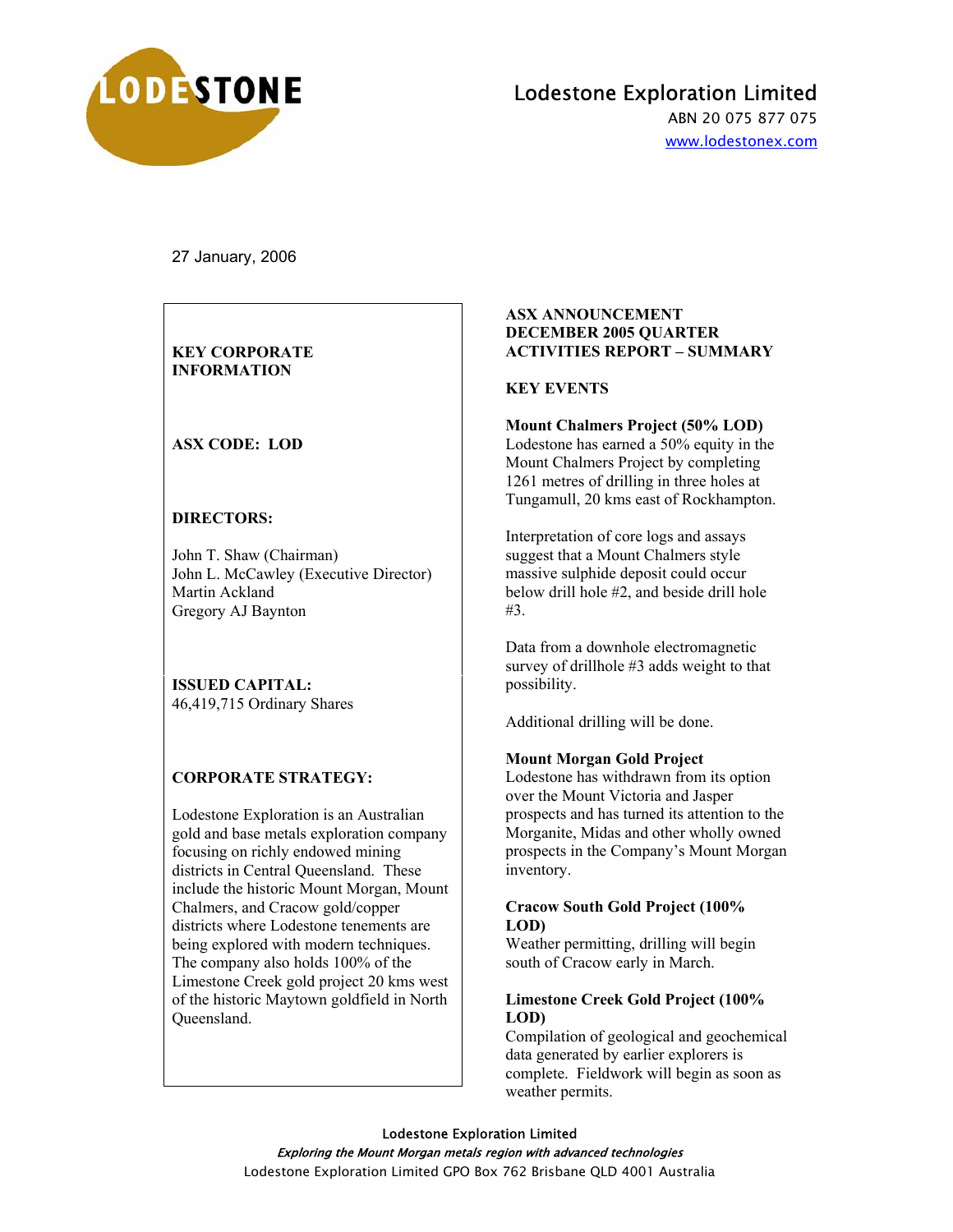

ABN 20 075 877 075 www.lodestonex.com

27 January, 2006

The Manager Company Announcements Office Australian Stock Exchange Limited 10<sup>th</sup> Floor, 20 Bond Street **SYDNEY NSW 2000**

Dear Sir,

# **ACTIVITIES REPORT FOR QUARTER ENDED DECEMBER 31, 2005**

**Mount Chalmers Project: Tungamull Prospect (50% Lodestone):** Lodestone has earned a 50% equity in the Mount Chalmers Project, held under EPM 14096 and EPM 14095 by Dominion Mining Limited subsidiary Quadrio Pty Ltd, by completing three drill holes totaling 1261 metres.

The historic Mount Chalmers mine was a gold-rich VMS-style orebody which yielded 250,000 ounces of gold equivalent to a current value exceeding A\$125 million. As a VMS-style orebody, it is possible that similar orebodies, not yet identified, cluster around the historic mine site.

Earlier drilling by GeoPeko at Tungamull (located 2,500 metres to the east of the former Mount Chalmers mine) had intersected substantial zones of alteration with gold, copper, lead and zinc mineralisation.

Lodestone's first drill hole at Tungamull, TULD01, completed in September, extended the known zone of mineralisation 70 metres eastwards from the 1982 GeoPeko drill hole. Though visually interesting, the section returned negligible gold or base metal values in assays.

Lodestone's second drill hole, TULD02, completed on 22 September, encountered an altered and mineralised section approximately 20 metres thick.

The mineralised intercept in TULD02 extends the zone of mineralisation first seen in GeoPeko's P6D3/1982 drill hole by approximately 200 metres southwards. The hole was still in mineralisation when it was abandoned owing to badly broken ground.

Despite the high sulphide content, precious and base metal assay values were low. However, the last five metres of core yielded strongly anomalous values for barium, which normally occurs stratigraphically above a VMS deposit. Together with the lack of Footwall Sequence in the hole, this suggests that the most prospective horizon for mineralisation was not tested.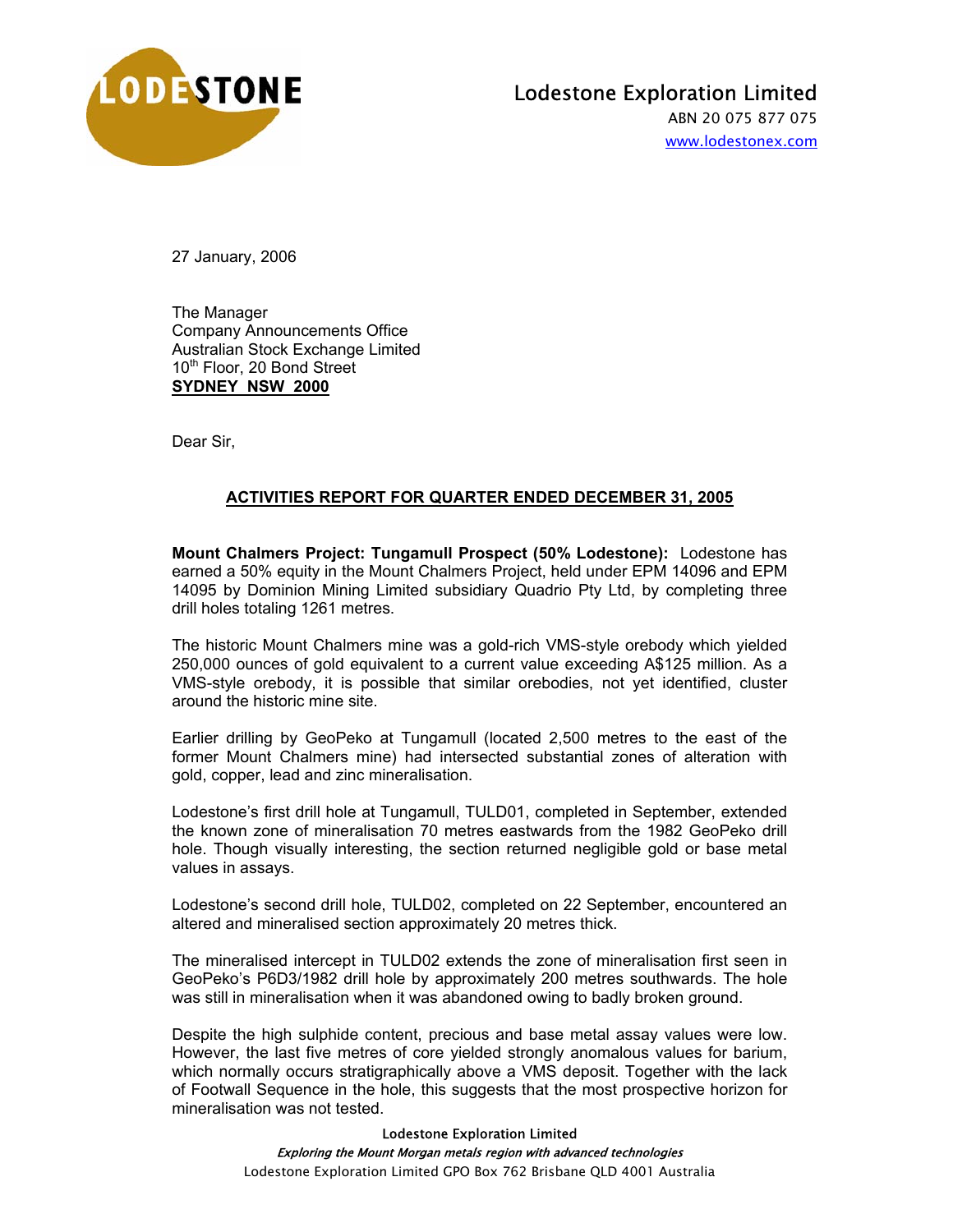Lodestone's third hole TULD03 was drilled to 644 metres to test mineralisation at depth below TULD02 and completed on 21 November. Drill core has been logged and selectively sampled and assayed. A down hole electromagnetic (DHEM) survey was completed on 26 November. Data from this survey is being interpreted.

A sequence of graded volcaniclastic beds, with bedded pyrite prominent in the finer fractions, was intersected from 488 metres to 505 metres. Assays show that these beds are devoid of base or precious metals.

At 505 metres a distinctive silica-altered Footwall Sequence, as at the Mount Chalmers mine, with characteristic stringer-style mineralisation containing chalcopyrite was intersected and continued irregularly to the end of the hole at 644 metres. Thirteen one-metre samples returned copper values ranging from 48ppm to 4600ppm (0.46%).

The presence of disseminated pyrite in sediments overlying altered Footwall rocks with stringer-style mineralisation, including chalcopyrite, suggests proximity to a volcanic-hosted massive sulphide deposit similar to the Mount Chalmers mine. An orebody could possibly occur within 100 metres or so of the present hole near the stratigraphic level of the change from disseminated to stringer mineralisation, as shown in the attached diagram.

Preliminary interpretation of the DHEM survey data suggests that an offhole conductor sits above the footwall stringer zone with copper and provides a quality target.

Assay results and ongoing interpretation of DHEM data will influence plans for the next phase of drilling to be conducted by Lodestone or Lodestone and Quadrio.

Quadrio has until 1 March to decide whether to maintain its 50% equity in the project by matching ongoing expenditure or allow Lodestone to earn an additional 20% in the project by spending an additional \$250,000 alone.

**Mount Morgan Project: Mount Victoria and Jasper Prospects:** Lodestone's November 2004 three-hole drilling program and Newcrest's earlier MVRC 33 drill hole demonstrated significant gold mineralisation on optioned ground at Mount Victoria.

Two additional holes were drilled in September 2005 in the vicinity of Newcrest's MVRC 33 drill hole, targeting higher gold grades than those previously intersected by Newcrest and Lodestone. Neither hole produced significant metal values.

Gold mineralisation that could have provided a source for palaeo-alluvial gold in the old Mount Victoria workings and the alluvial gold in Golden Gully was thought likely to be located south east of the Jasper outcrop that lends its name to this prospect.

Two holes were drilled in August 2005 in pursuit of the buried source of the Mount Victoria and Golden Gully alluvial gold. Neither hole offered an explanation.

A review of these outcomes does not provide support for additional drilling at this time.

Consequently the company has chosen not to exercise its option over these two prospects and has turned its attention to other prospects in its own Mt Morgan district inventory. These include Kyle Mohr, Midas and Morganite.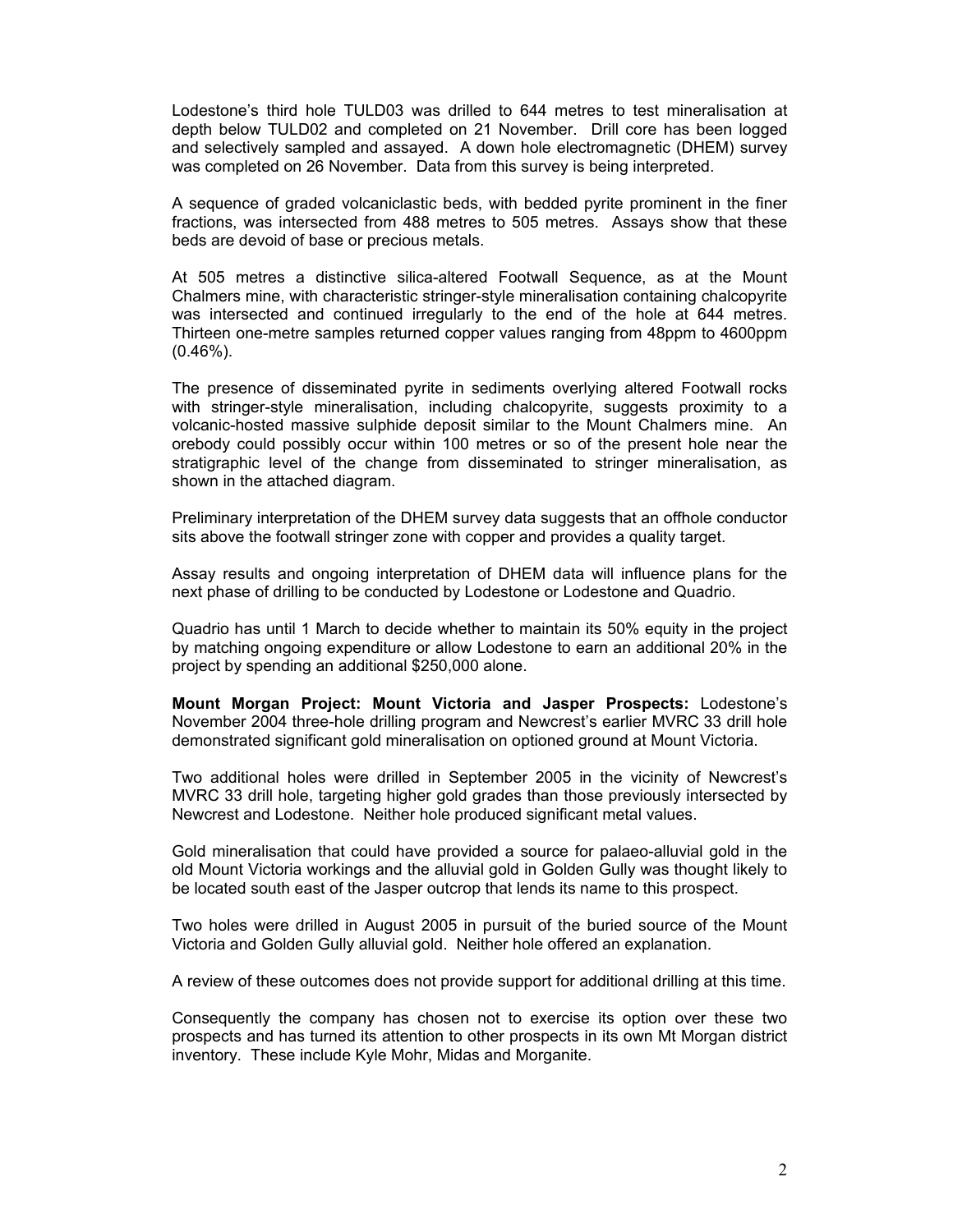**Mount Morgan Project: Morganite Prospect (100% Lodestone):** Lodestone's focus at Mount Morgan has now moved to the Morganite Prospect, 3kms north of the former Mount Morgan minesite, where 25 mostly shallow holes were drilled 15 or more years ago by other explorers with moderate success.

However, Lodestone's high resolution aeromagnetic data collected in November 2004, subsequent 3D compilation of drillhole data, and geological fieldwork carried out in 2005 suggest that parts of the Morganite Prospect are permissive at depth, and remain undrilled.

Lodestone will drill several targets at the Morganite Prospect, including two that have already been chosen, when funds are raised for the purpose by farmout or placement.

**Cracow South Project (100% Lodestone):** This project is centred 30 kms south of Cracow. Targets have been defined by Lodestone that may be high-grade epithermal gold mineralisation like that at the new Sedimentary Holdings-Newcrest mine at Cracow, and porphyry style gold.

Weather permitting, Lodestone will begin drilling epithermal and porphyry gold targets in early March.

These targets are covered by up to 120 metres of sandstone and other cover, and have been identified from high-resolution aeromagnetic data flown for Lodestone in November 2004.

Up to 3000 metres of rotary air blast (RAB) and reverse circulation (RC) drilling in 20- 30 holes is envisaged as phase one, subject to funding.

**Limestone Creek Project: (100% Lodestone):** This copper-gold project, located 20 kms west of the historic Maytown goldfield in North Queensland, includes three main target areas hosted by the Chillagoe Formation in a similar geological setting to the former Red Dome mine.

Fieldwork, that will include participation by Traditional Owners, will begin as soon as weather permits.

Lodestone is attracted to Limestone Creek by strongly anomalous copper and gold in stream sediment and outcrop samples collected by third generation prospector Pat Barron in the early 1980's.

Lodestone's exploration program will include rock chip sampling, trenching, and RAB/RC drilling.

**Potential Joint Ventures:** Fresh initiatives, aimed at securing joint venture partners to advance the Morganite Prospect, are under way.

As reported in July, a well-regarded exploration company has shown interest in the Limestone Creek Project. Further discussions will take place shortly.

**Tenement Reductions:** Lodestone relinquished 131 sq kms in the Mount Morgan district in the December quarter.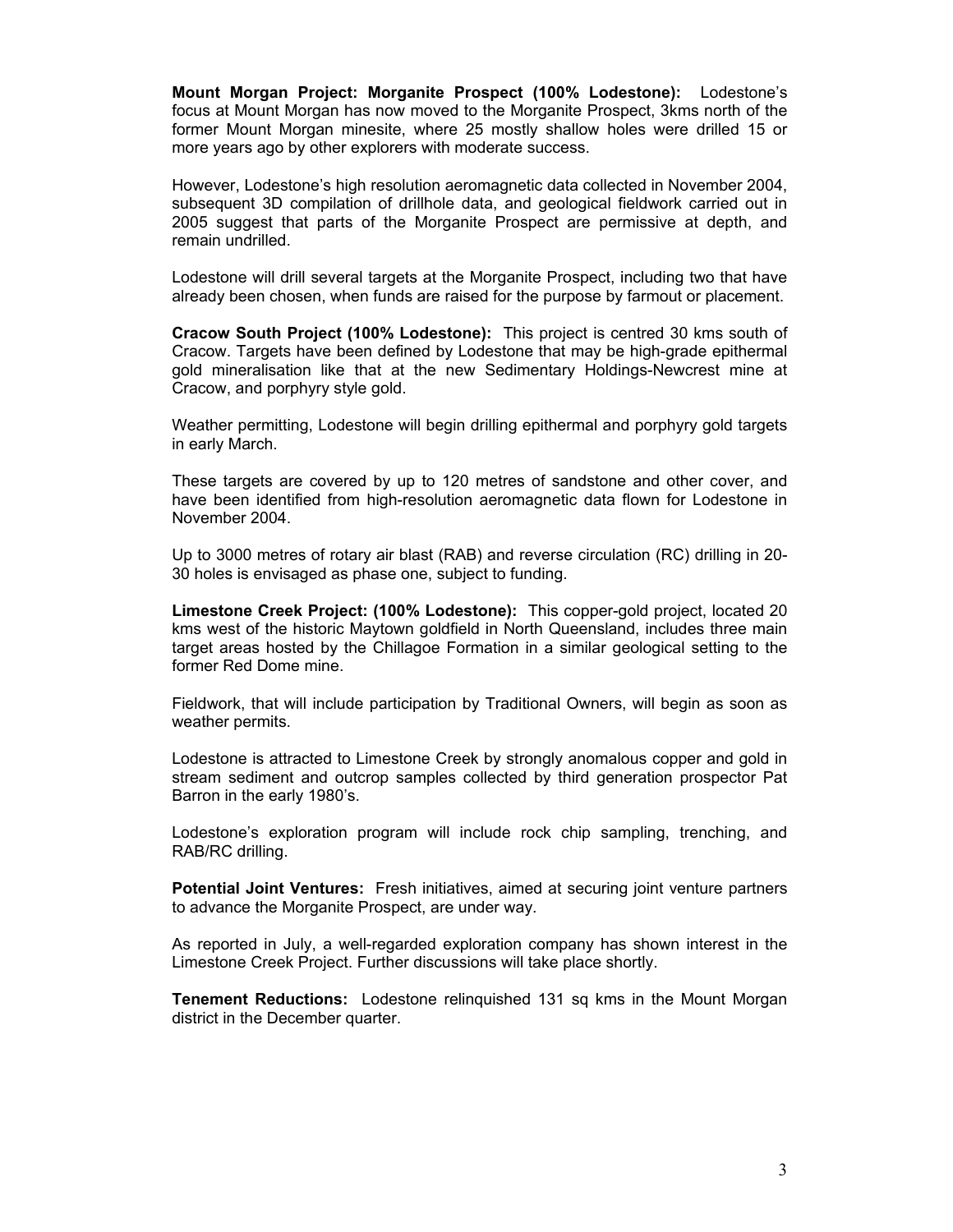**Forward Programs:** The timing and momentum of the Mount Morgan Project's Morganite Prospect and the Limestone Creek Project in North Queensland, will be influenced by the outcomes of joint venture and other proposals.

Yours faithfully,

John Mcawley

John McCawley Executive Director

**Information regarding Tungamull Prospect exploration results contained in this report has been compiled by Alex Taube who is a "competent person" for the purposes of the Australian Stock Exchange Listing Rules. Mr. Taube is a Senior Consultant to Lodestone Exploration Limited and has consented in writing to the inclusion in this report of the matters based on the information in the form and context in which it appears.** 

**About Lodestone Exploration Limited (ASX:LOD)** – Lodestone is an Australian gold and base metals exploration company focusing on richly endowed mining districts in Central Queensland. These include the historic Mount Morgan, Mount Chalmers, and Cracow districts where Lodestone tenements and optioned tenements are being explored with modern techniques.